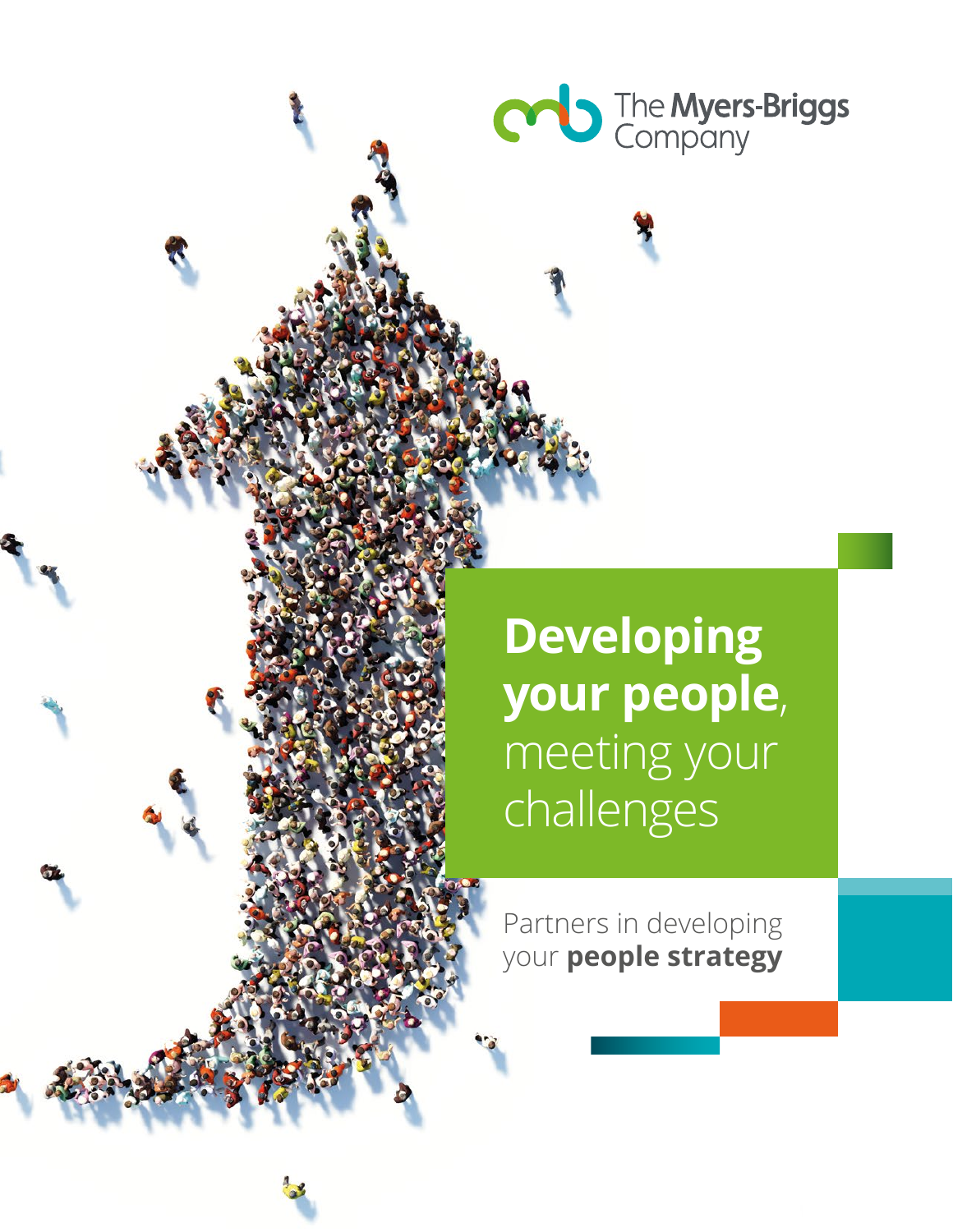

## People **make the difference**

People are your organization's greatest asset. Uncovering their strengths and development areas is key to helping them achieve their potential so that **your business can achieve its potential**.

The Myers-Briggs Company can help you do this.

We work closely with you – like partners – to really understand your business challenges.

Then we develop creative, tailored solutions to address them.

We use business psychology expertise, personality assessments, and peopledevelopment insights to bring out the very best in your people and your organization.

## Your everyday

Whether you want to engage key individuals, inspire your workforce, or make tough investment decisions regarding future leaders, we will guide you to success.

#### **TEAMS**

Build shared insights and ways of working that bind highperforming teams.

#### **COACHING**

Get personalized coaching from qualified business psychologists who support and challenge your people.

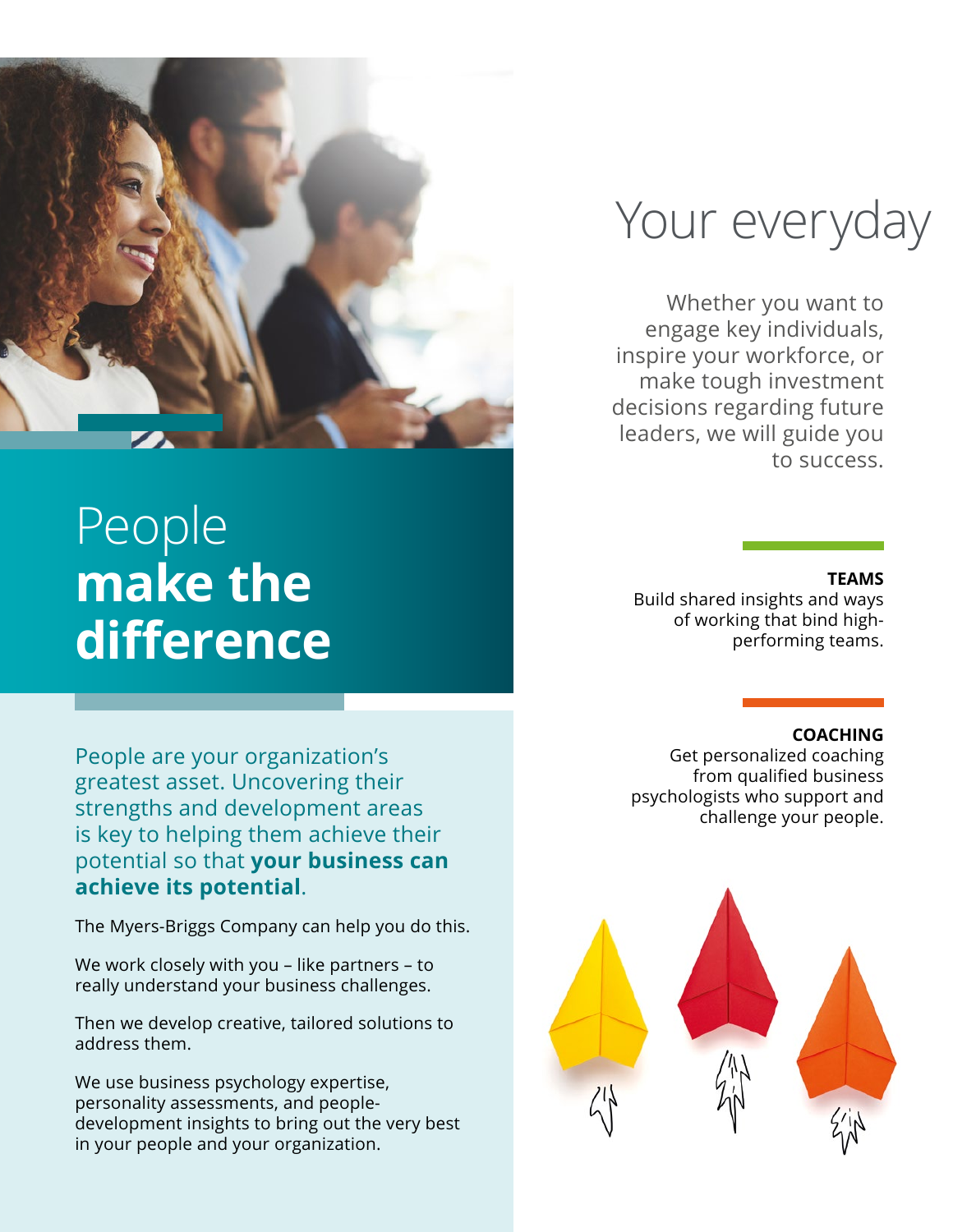# **challenges**



#### **ORGANIZATIONAL DEVELOPMENT**

Make sure that organizational change - strategy, structure, legislation, culture works for everyone in the organization.

#### **LEADERSHIP**

Develop current and future leaders and their leadership capabilities.

#### **SELECTION**

Create solutions for capturing talent and selecting the right people to achieve results for your business.

## The Myers-Briggs Company **approach**

**1 DEFINING SUCCESS**

#### **We help you to identify what 'great' looks like in your organization.**

Working together, we identify your unique challenges and diagnose with absolute honesty the issues you face.

### **2**

#### **EVALUATING PEOPLE**

#### **We help you to review the current reality in your business.**

By using research, world-class instruments, consulting models, and data from your business, we show you how to get from where you are to where you want to be.

### **3**

#### **GROWING CAPABILITY**

#### **We help you develop your people to achieve success.**

With pragmatic, challenging, business-focused solutions, our development promises a lasting impact. We can help you to catalyze change at individual, team, and organizational levels.

### **INDIVIDUALS**

Make positive behavioural change with one-to-one development

#### **TEAMS**

Transform functioning teams into high-performing teams

**LEADERS** Coach leaders so they inspire and excel